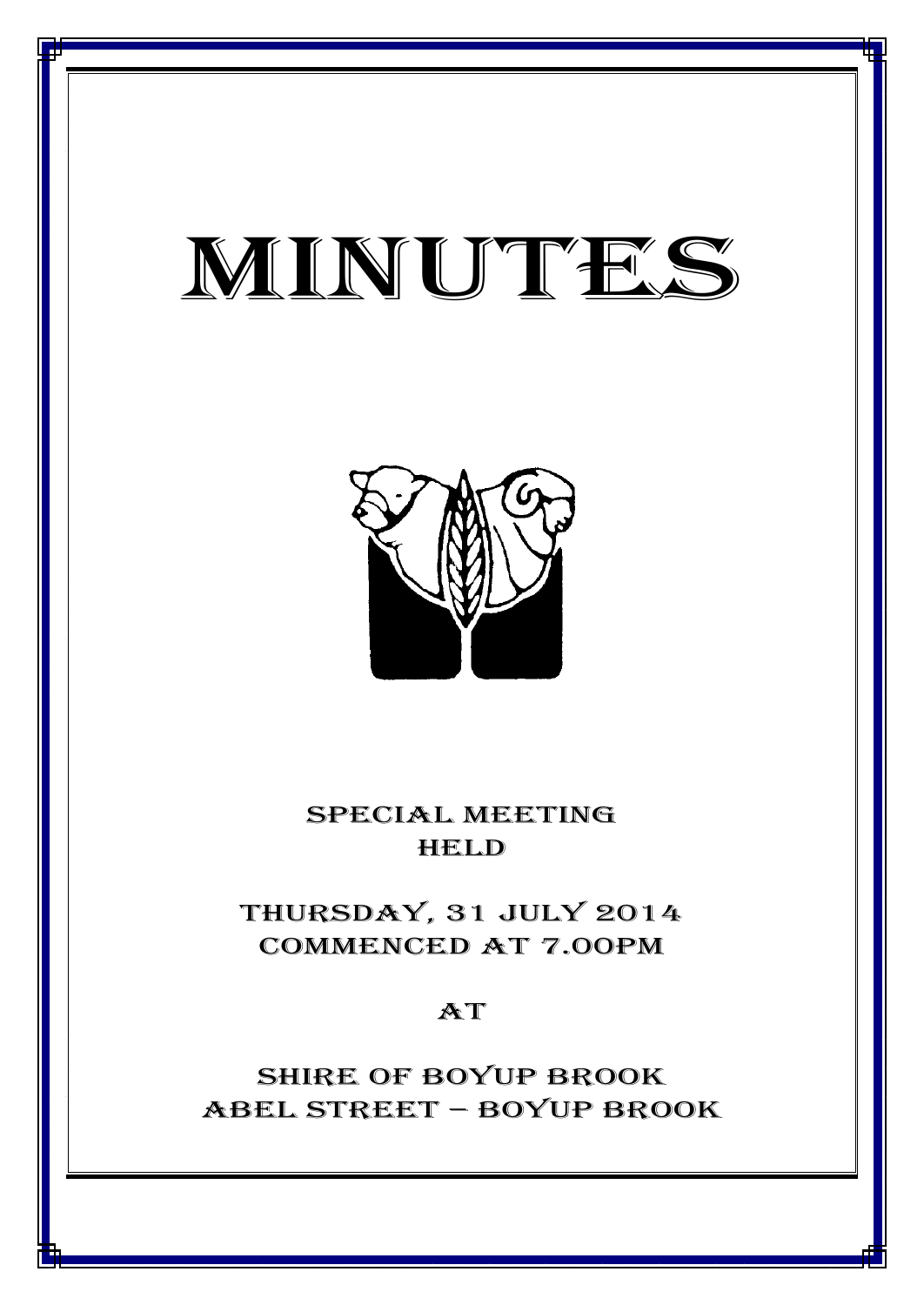# TABLE OF CONTENTS

| 1. RECORD OF ATTENDANCE/APOLOGIES/LEAVE OF ABSENCE PREVIOUSLY APPROVED 3 |  |
|--------------------------------------------------------------------------|--|
|                                                                          |  |
|                                                                          |  |
|                                                                          |  |
|                                                                          |  |

# **4.1 Adoption of 2014-15 Budget**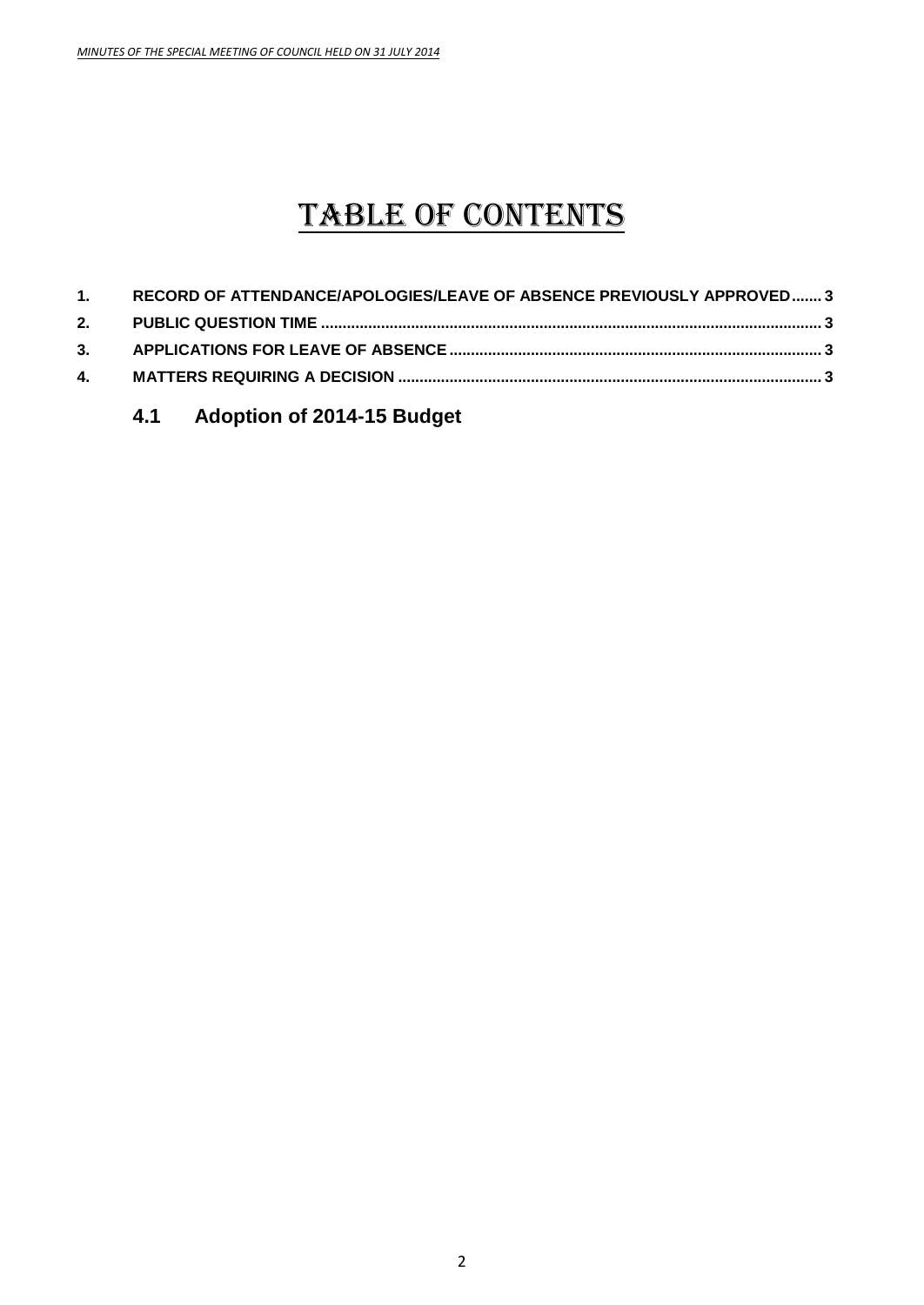#### <span id="page-2-0"></span>**1. RECORD OF ATTENDANCE/APOLOGIES/LEAVE OF ABSENCE PREVIOUSLY APPROVED**

#### 1.1 **Attendance**

Cr G Aird Deputy Shire President Cr N Blackburn Cr J Imrie Cr P Kaltenrieder Cr K Moir Cr B O'Hare Cr T Oversby Cr R Walker

| STAFF: | Mr Alan Lamb (Chief Executive Officer)            |
|--------|---------------------------------------------------|
|        | Mr Stephen Carstairs (Manager Corporate Services) |

- 1.2 Apologies Nil
- 1.3 Leave of Absence Cr M Giles Shire President

## <span id="page-2-1"></span>**2. PUBLIC QUESTION TIME**

- 2.1 Response to Previous Public Questions Taken on Notice
- **2.2 Public Question Time** Nil

# <span id="page-2-2"></span>**3. APPLICATIONS FOR LEAVE OF ABSENCE** Nil

### <span id="page-2-3"></span>**4. MATTERS REQUIRING A DECISION**

#### **4.1 ADOPTION OF THE 2014-15 COUNCIL BUDGET**

*Location: Boyup Brook Applicant: Not Applicable File: Disclosure of Interest: None Applicable Date: 25 July 2014 Appendices: Yes*

*Author: Alan Lamb, Chief Executive Officer*

#### **SUMMARY**

It is recommended that Council adopt the Budget proposals and supporting documents along with the rates parameters and fees and charges for the 2014-15 financial year.

\_\_\_\_\_\_\_\_\_\_\_\_\_\_\_\_\_\_\_\_\_\_\_\_\_\_\_\_\_\_\_\_\_\_\_\_\_\_\_\_\_\_\_\_\_\_\_\_\_\_\_\_\_\_\_\_\_\_\_\_\_\_\_\_\_\_\_\_\_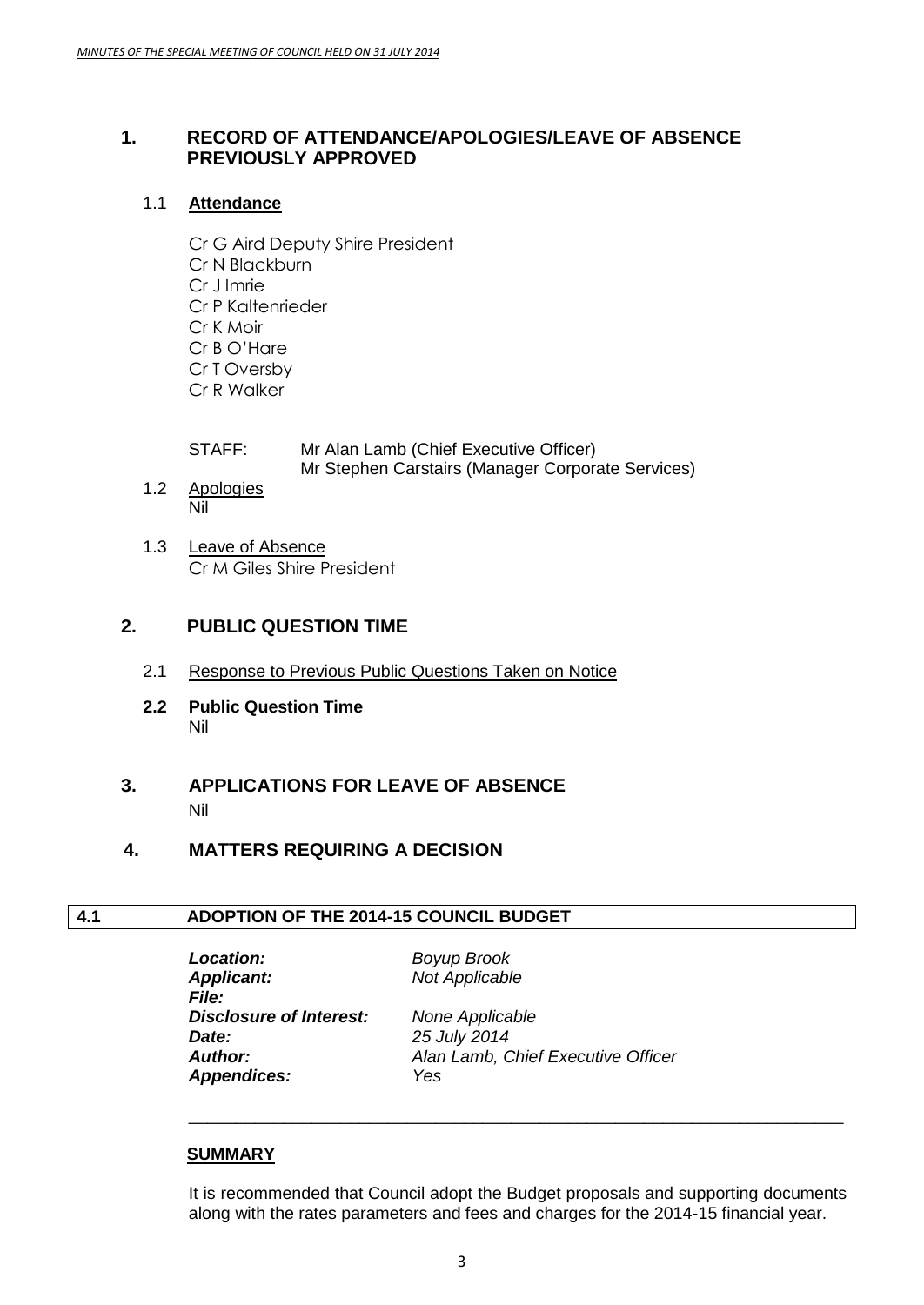#### **BACKGROUND**

Council needs to adopt its annual budget before rate notices are issued, and before capital works are commenced.

It is a statutory requirement that a Council's budget shall be adopted before the end of August, unless Ministerial permission has been obtained for a later date of adoption (s. 6.2.(1) *Local government to prepare annual budget* as seen in the Local Government Act 1995, absolute majority required).

In May 2013 Council resolved as folows;

*1. That the CEO write to the Shire of Donnybrook /Balingup advising that it is in favour of offering a 50% rating concession to the owners of Crown Grants 11859 (A15129), 12087 (A3270) and 4522 (A12300).* 

*2. That this letter include advice that this Shire does not impose a waste management charge at this time but that if it were to do in the future it would extend the 50% concession to this change as well.* 

*3. That the provision of these concessions be subject to the Shire of Donnybrook /Balingup providing a 50% concession to the affected landowners.*

*4. That the concessions be included in the draft budget calculations and in the recommended Council resolution to adopt the budget and raise rates.*

#### *CARRIED BY ABSOLUTE MAJORITY 8/0 Res 73/13*

The rates for 14/15 have been modeled based on the owners of the three properties paying 50% of the minimum rate charge because the decion has already been made to allow this concession.

At its June 2014 meeting, Council dealt with Annual Fees and Allowances for Election Members and resolved as follows:

- *1. Retain in 2014-15 the annual attendance fee method of payment of Councillor and President meeting attendance fees, rather than the 'per meeting basis' method.*
- *2. Set in 2014-15 Councillor meeting attendance fees, President's annual attendance fee and allowance, and ICT allowances as follows:*
	- *Annual Attendance Fee for Council Members is to be \$6,585;*
	- *Annual Attendance Fee for Shire President is to be \$12,660;*
	- *Annual President's Allowance is to be \$6,590;*
	- *Provision of an Annual Deputy President Allowance to an amount 25% of the amount determined for the Annual President's Allowance i.e. \$1,647.50; and*
	- *Annual Information and Communications Technology Allowance is to be \$1,105.*

Council borrowed funds (loan number 118 - \$400,000) in 2012/13 for the purpose of purchasing land for development. The Draft budget before Council shows these funds being used to support the planned aged accomodation intitiative. Council has not determined which of the various intitatives it will progress in 14/15, and so it is recommended that the purpose, of this loan, be amended to allow the funds to be applied regardless of wheather or not the initiatve involves the purchase of land. The Local Government Act (Section 6.20(3)) provides Council with the power to make this change but it is required to give one month's local public notice of the propsoal first.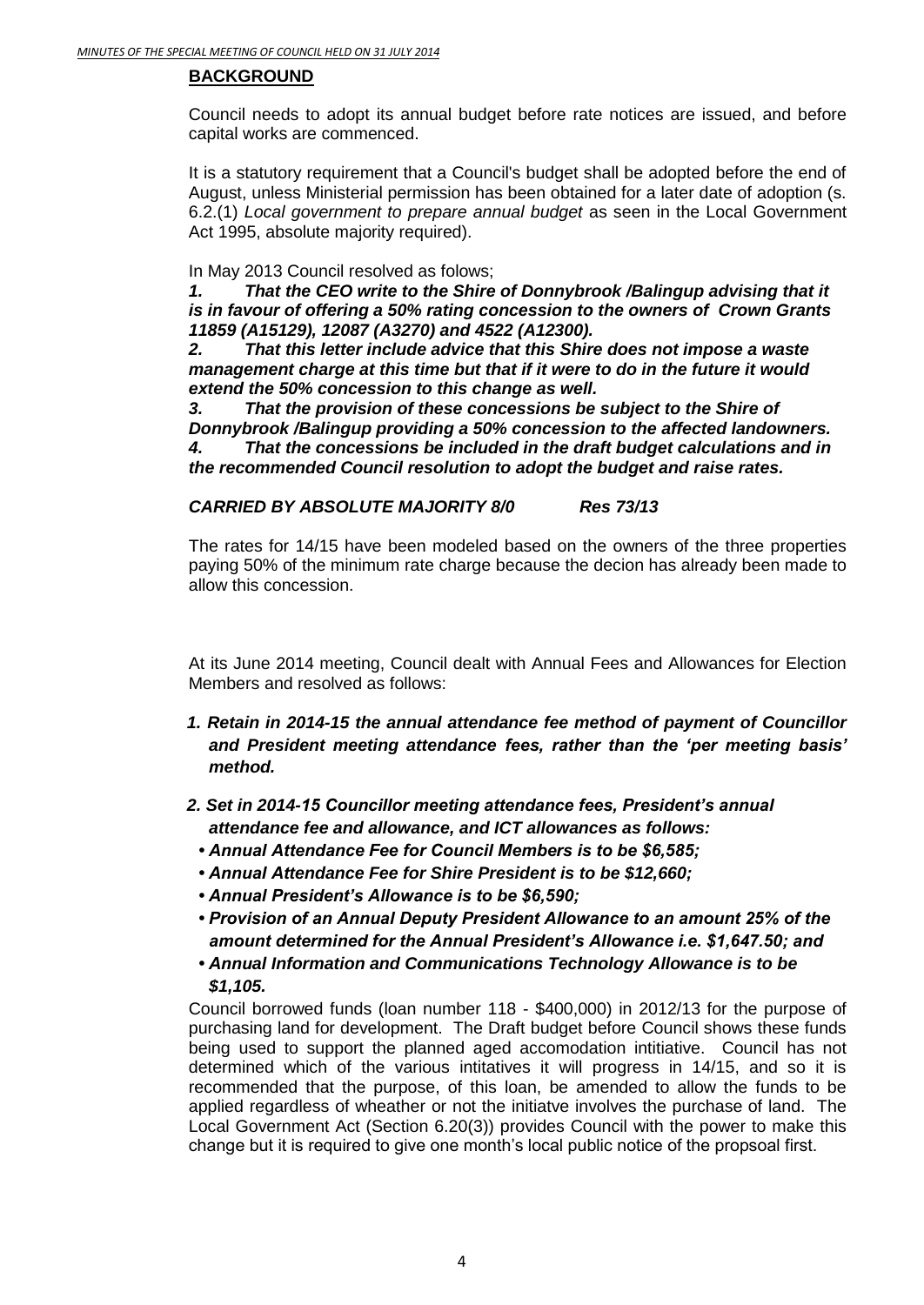#### **COMMENTS**

When considering a new budget, perhaps the most important item within the budget document is the Rate Setting Statement, and this is on page 3 of the attached 2014-15 Draft Statutory Budget.

#### **CONSULTATION**

The draft budget was reviewed by the Audit and Finance Committee on Thursday 31 July 2014, and long term plans have been before Council.

#### **STATUTORY ENVIRONMENT**

The statutory implications associated with this item are the Local Government Act 1995 Section 6.2 and the Local Government (Financial Management) Regulations 1996 Part 3 prescribes the requirements of the annual budget. The final document will be complied in those formats, as well as including relevant additional appendices.

#### **POLICY IMPLICATIONS**

There are no new Policy implications associated with the adoption of this budget.

#### **FINANCIAL IMPLICATIONS**

As presented in the budget document.

#### **STRATEGIC IMPLICATIONS**

This budget commences a more structured approach to the provision of services, and their associated assets, and these will be further refined over the next 6-9 months.

#### **VOTING REQUIREMENTS**

Absolute majority.

#### **OFFICER RECOMMENDATION**

- **1. That one month's local public notice be given of Council's intention to amend the use of Loan 118 (\$400,000) from the "purchase of land for development" to "development of aged accomodation".**
- **2. That Council adopt the 2014-15 Budget as set out in the papers attached subject to the following amendments:**
	- **a) xxxx;**

**b) xxxx.**

**NOTE**

**This part of the recommendation is included to provide for any amendmnets Council may wish to make. If no amendmnets are made this part of the resolution would read as follows:**

**That Council adopt the 2014-15 Budget as set out in the papers attached.**

#### **2. Minimum Rate**

**That the Minimum Rates for the 2014-15 year be set at:**

- **Gross Rental Value (GRV) Rate - \$765.00**
- **Unimproved Value (UV) Rural and Urban Rural - \$710.00**
- **Unimproved Value (UV) Mining - \$845.00.**

#### **3. Rates in the Dollar**

**That Council sets the Rates in the dollar for the 2014-15 year as:**

- **Gross Rental Value (GRV) Rate – 0.129508 cents**  $\bullet$
- **Unimproved Value (UV) Rural and Urban Rural Rate – 0.006446 cents**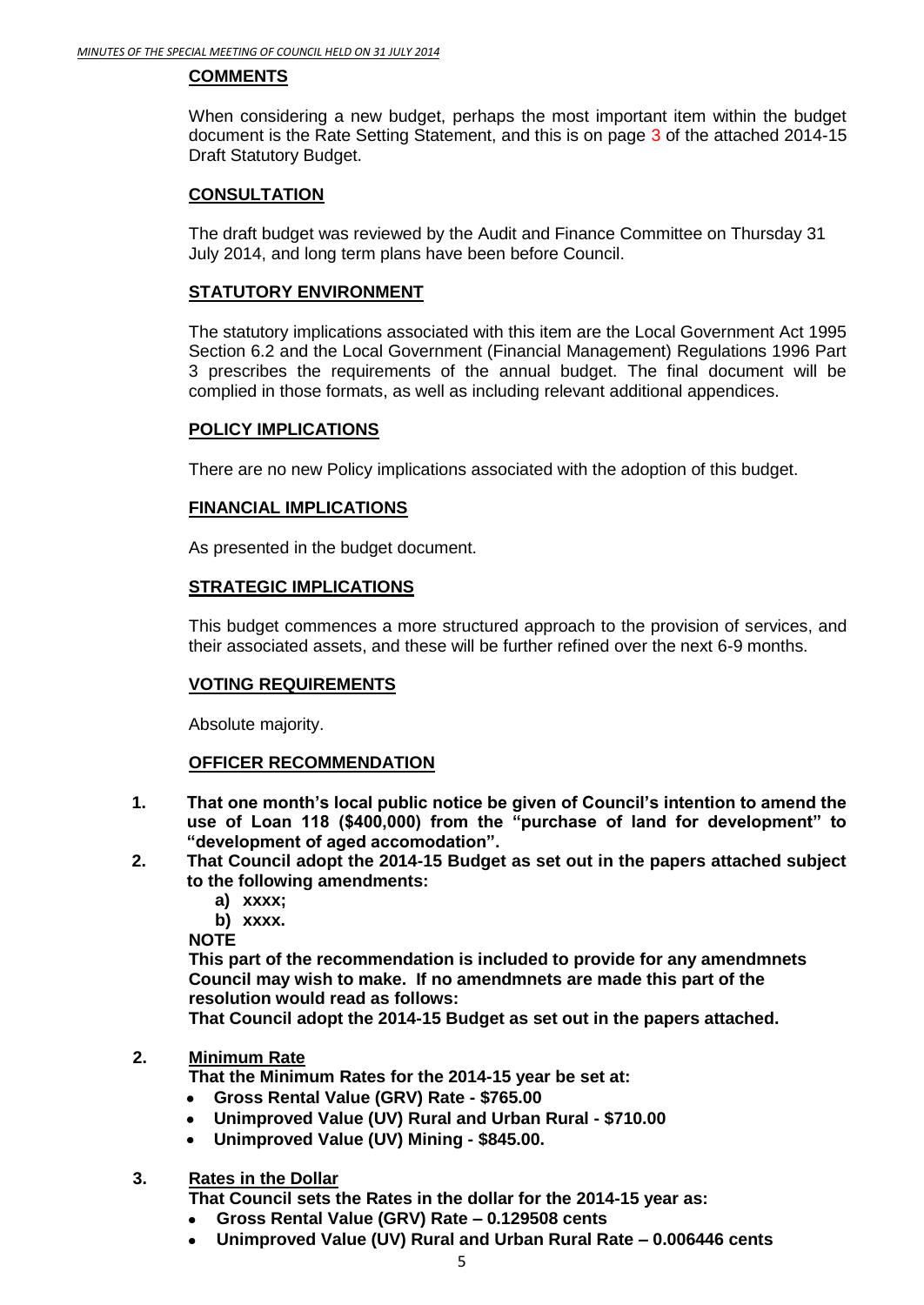**Unimproved Value (UV) Mining Rate – 0.124525 cents.**

#### **4. Kerbside Waste Collection**

**That Council sets the 1 x 240 litre bin per week, commercial and residential, collection charge at \$207 per annum.**

- **5. Due Date for Payment of Rates & Charges That Council in accordance with the Local Government Financial Management Regulations 1996 – Clause 64 (1) set the due date for the single payment of a rate and charges for the 2014-15 financial year to be 16 September 2014.**
- **6. Due Date for Payments of Rate Installments That Council in accordance with the Local Government Financial Management Regulations 1996 – Clause 64 (2) set the due date for the payment of rate installments for the 2014-15 financial year as follows:**

| <b>First Instalment</b>  | 16 September 2014      |  |
|--------------------------|------------------------|--|
| <b>Second Instalment</b> | 17 November 2014       |  |
| <b>Third Instalment</b>  | <b>16 January 2015</b> |  |
| <b>Fourth Instalment</b> | 16 March 2015.         |  |

#### **7. Administration Charge on Instalments**

**That Council in accordance with Section 6.45 (3) of the Local Government Act 1995 and the Local Government Financial Management Regulations 1996 – Clause 67 set an administration charge of \$12 per rate instalment notice for the 2014-15 financial year where the instalment plan is selected.**

#### **8. Interest on Rate Instalments**

**That Council in accordance with Section 6.45 (3) of the Local Government Act 1995 and the Local Government Financial Management Regulations 1996 – Clause 68 sets an additional charge by the way of Interest where the instalment plan is selected, an interest rate of 5.5% for the 2014-15 financial year.**

**9. Late Payment Interest Charge**

**That Council in accordance with Section 6.51 (1) of the Local Government Act 1995 and the Local Government Financial Management Regulations 1996 – Clause 70 set an interest rate of 11% for the 2014-15 financial year as penalty interest for the late payment of rates and charges.**

#### **10. Reserve Funds**

**That Council in accordance with Section 6.11 of the Local Government Act 1995 allocate funds to and from the Reserve Funds for the financial year ending June 30, 2015 as specified in the 2014-15 budget document.**

#### **11. Trust Fund Budget That Council adopt the Trust Fund Budget for the financial year ending June 30 2015 as per the budget document.**

- **12. That Council approve the listed items within the budget document for Donations for the 2014-15 year.**
- **13. That the Significant Accounting Policies, as included within the statutory Budget document, be adopted for the 2014-15 year.**
- **14. 2014-15 Schedule of Fees & Charges That the Schedule of Fees and charges, as attached, be dopted.**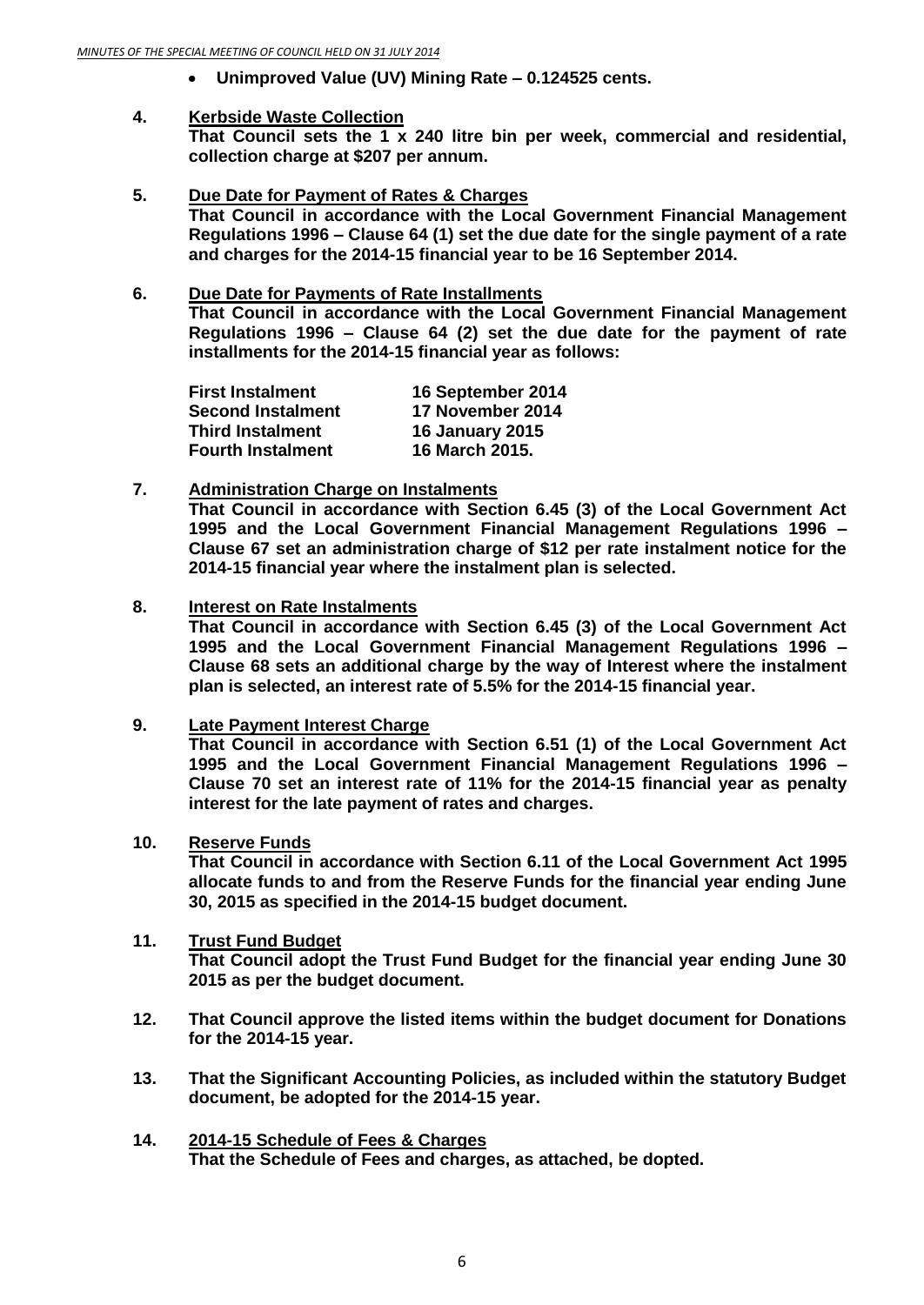#### **15. Rate Concessions**

**That in accordance with Resolution 73/13 Council provide a 50% Rate concession to the owners of Crown Grants 11859 (A15129), 12087 (A3270) and 4522 (A12300) subject to the Shire of Donnybrook /Balingup also providing these landowners with a 50% Rate concession.**

#### **COUNCIL DECISION**

**Moved: Cr Walker Seconded: Cr Blackburn**

- **1. That one month's local public notice be given of Council's intention to amend the use of Loan 118 (\$400,000) from the "purchase of land for development" to "development of aged accommodation".**
- **2. That Council adopt the 2014-15 Budget as set out in the papers attached.**
- **3. Minimum Rate**

**That the Minimum Rates for the 2014-15 year be set at:**

- **Gross Rental Value (GRV) Rate - \$765.00**
- **Unimproved Value (UV) Rural and Urban Rural - \$710.00**
- **Unimproved Value (UV) Mining - \$845.00.**
- **4. Rates in the Dollar**

**That Council sets the Rates in the dollar for the 2014-15 year as:**

- **Gross Rental Value (GRV) Rate – 0.129508 cents**  $\bullet$
- $\bullet$ **Unimproved Value (UV) Rural and Urban Rural Rate – 0.006446 cents**
- **Unimproved Value (UV) Mining Rate – 0.124525 cents.**  $\bullet$

#### **5. Kerbside Waste Collection**

**That Council sets the 1 x 240 litre bin per week, commercial and residential, collection charge at \$207 per annum.**

#### **6. Due Date for Payment of Rates & Charges**

**That Council in accordance with the Local Government Financial Management Regulations 1996 – Clause 64 (1) set the due date for the single payment of a rate and charges for the 2014-15 financial year to be 16 September 2014.**

#### **7. Due Date for Payments of Rate Installments**

**That Council in accordance with the Local Government Financial Management Regulations 1996 – Clause 64 (2) set the due date for the payment of rate installments for the 2014-15 financial year as follows:**

| <b>First Instalment</b>  | 16 September 2014      |  |
|--------------------------|------------------------|--|
| <b>Second Instalment</b> | 17 November 2014       |  |
| <b>Third Instalment</b>  | <b>16 January 2015</b> |  |
| <b>Fourth Instalment</b> | <b>16 March 2015.</b>  |  |

#### **8. Administration Charge on Instalments**

**That Council in accordance with Section 6.45 (3) of the Local Government Act 1995 and the Local Government Financial Management Regulations 1996 – Clause 67 set an administration charge of \$12 per rate instalment notice for the 2014-15 financial year where the instalment plan is selected.**

#### **9. Interest on Rate Instalments**

**That Council in accordance with Section 6.45 (3) of the Local Government Act 1995 and the Local Government Financial Management Regulations 1996 – Clause 68 sets an additional charge by the way of Interest where the instalment plan is selected, an interest rate of 5.5% for the 2014-15 financial year.**